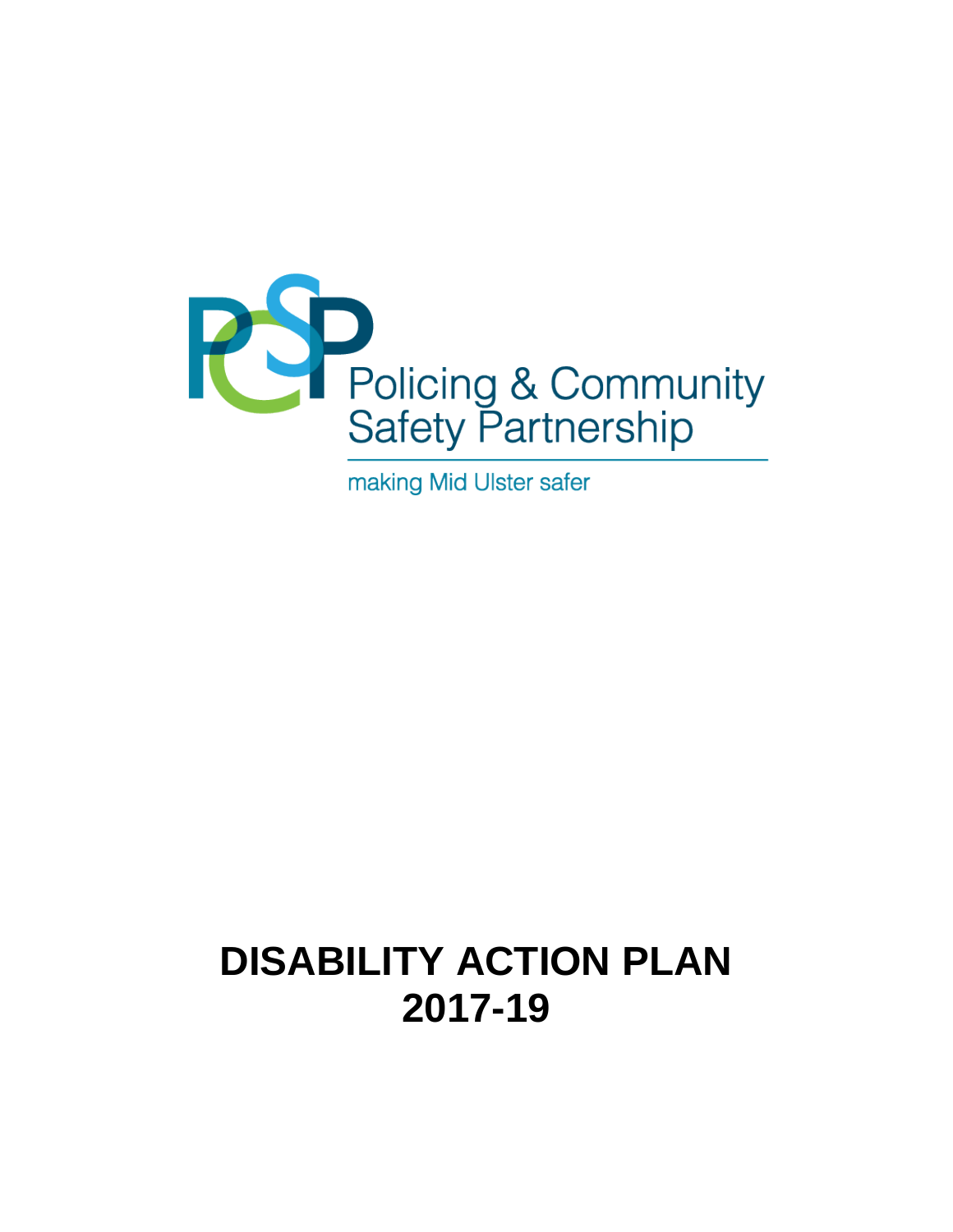# **CONTENTS**

## **Foreword**

- 1. Introduction
- 2. The PCSP Roles and Function
- 3. Public Life Positions
- 4. Commitment to implementation of the Disability Action Plan
- 5. Previous Measures
- 6. Action Measures
- 7. How the Disability Action Plan will be published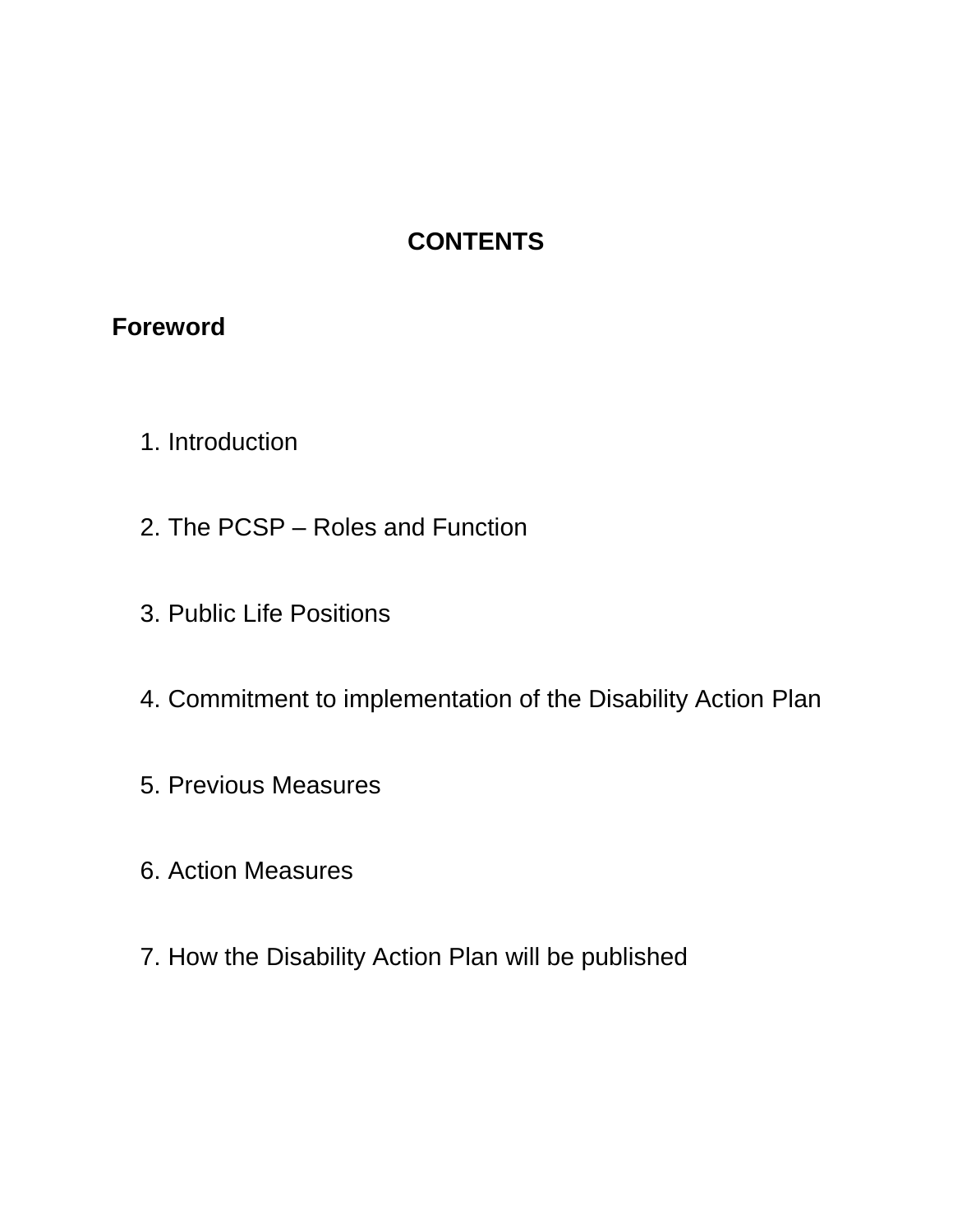This Disability Action Plan can be obtained from the Mid Ulster Policing and

Community Safety Partnership in alternative formats and it can also be

downloaded from the Mid Ulster Council website.

If you would like a copy in an alternative format, please contact:

Name: Michael McCrory

Phone number: 03000 132 132

Email: pcsp@midulstercouncil.org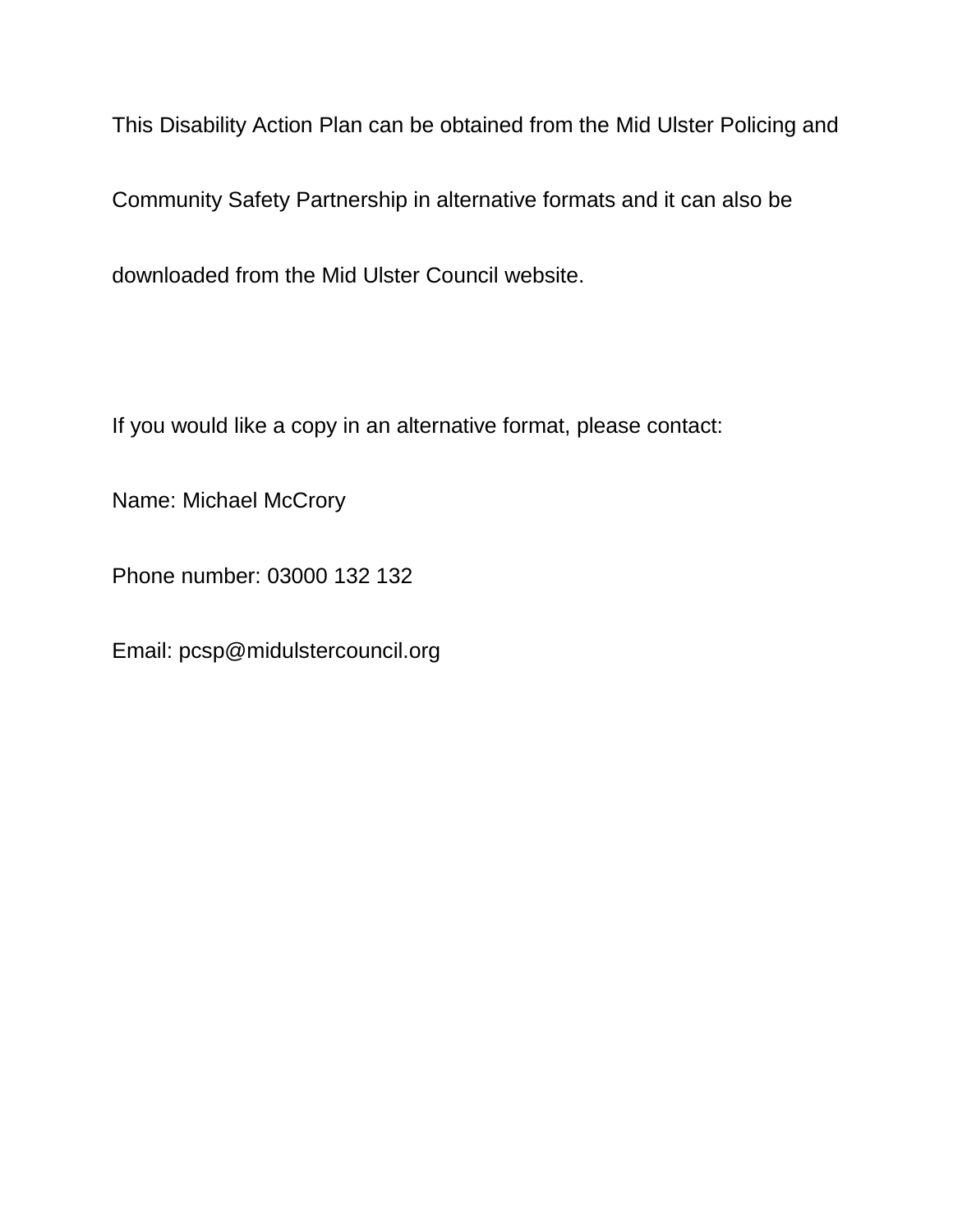#### **FOREWORD**

Welcome to the Mid Ulster Policing and Community Safety Partnership's (PCSP) Disability Action Plan for 2017-2019 which sets out how we intend to meet our statutory obligation and also how disability issues will be more effectively mainstreamed by making sure they are central to the whole range of policy and decision making within the PCSP.

The Disability Action Plan is a statement of the PCSP's commitment to meeting its statutory obligations under Section 49a of the Disability Discrimination Act 1995 (as amended by the Disability Discrimination (NI) Order 2006). The amended Act places new duties on public authorities, when carrying out their functions, to have regard to the need:

- To promote positive attitudes towards disabled people; and
- To encourage participation by disabled people in public life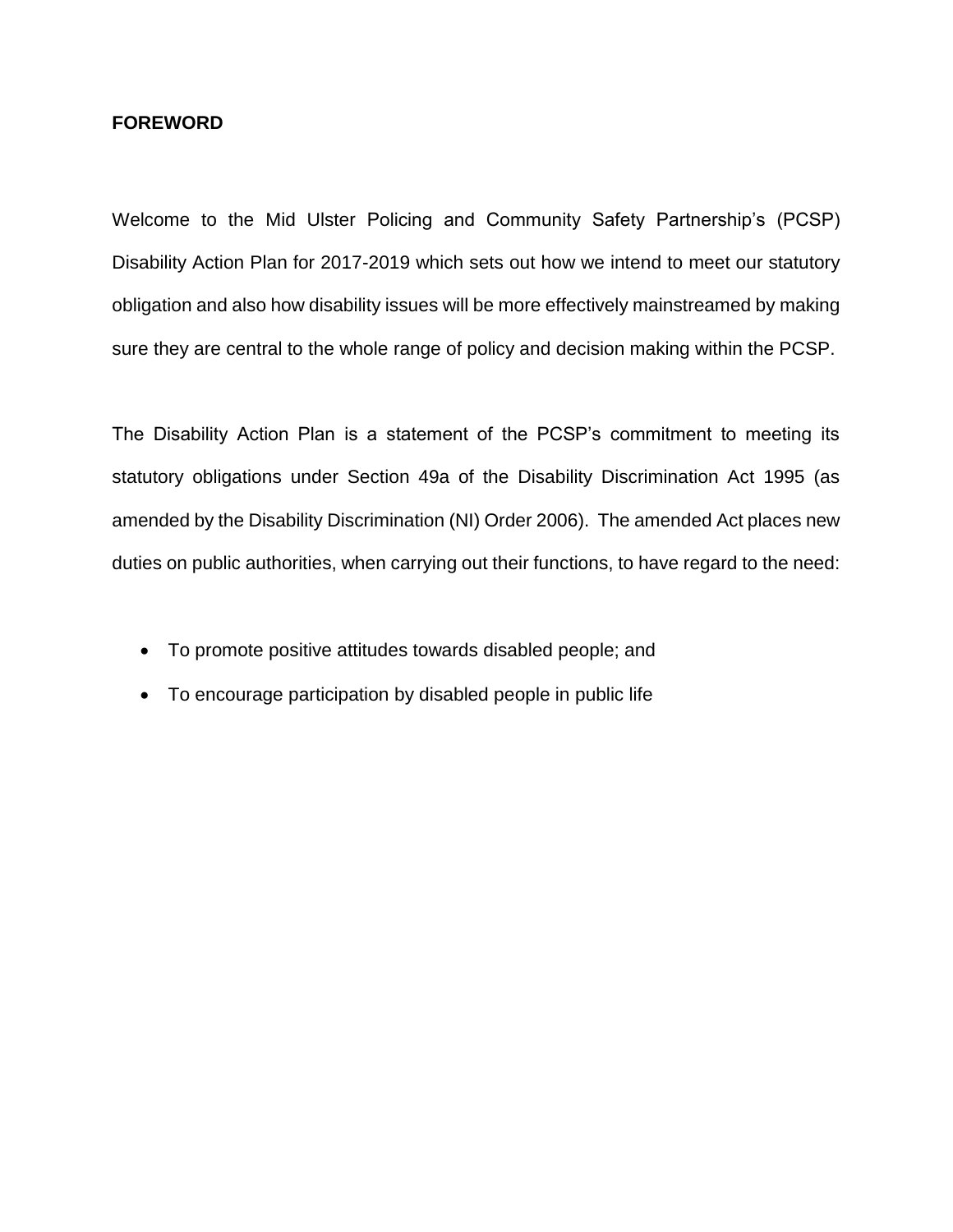#### **1. INTRODUCTION**

- 1.1 Section 49A of the Disability Discrimination Act 1995 (as amended by the Disability Discrimination (NI) Order 2006 requires the Mid Ulster PCSP, in carrying out its functions, to have due regard to the need:
	- $\circ$  to promote positive attitudes towards people with disabilities; and
	- o to encourage participation in public life by people with disabilities.
- 1.2 Under Section 49B of the DDA 1995, Mid Ulster PCSP is also required to submit to the Equality Commission a Disability Action Plan showing how it proposes to fulfil these duties in relation to its functions.
- 1.3 The Mid Ulster PCSP is committed to the fulfilment of its disability duties in all parts of its organisation and has set out how it intends to do so in this Plan.

### **2. THE PCSP – ROLE AND FUNCTIONS**

- 2.1 The functions of a PCSP shall be—
	- (a) to provide views to a relevant District Commander and to the Policing Board on any matter concerning the policing of the district;
	- (b) to monitor the performance of the police in carrying out
		- (i) the policing plan in relation to the district; and
		- (ii) the local policing plan applying to the district or any part of the district;
	- (c) to make arrangements for obtaining the co-operation of the public with the police in preventing crime and enhancing community safety in the district;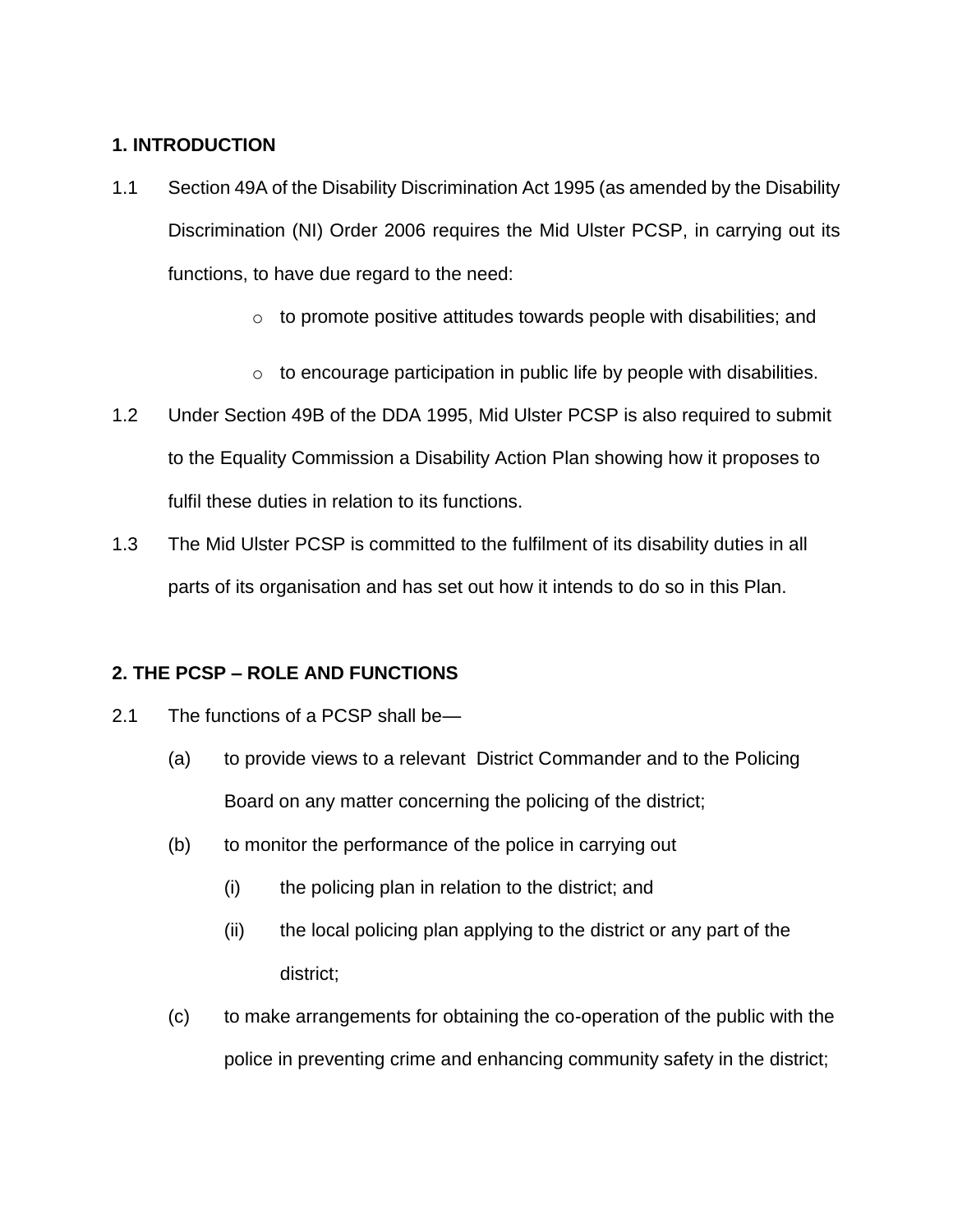- (d) to make arrangements for obtaining the views of the public about matters concerning the policing of the district and enhancing community safety in the district and to consider fully any views so obtained;
- (e) to act as a general forum for discussion and consultation on matters affecting the policing of the district and enhancing community safety in the district;
- (f) to prepare plans for reducing crime and enhancing community safety in the district;
- (g) to identify targets or other indicators by reference to which it can assess the extent to which those issues are addressed by action taken in accordance with any such plans;
- (h) to provide any such financial or other support as it considers appropriate to persons involved in ventures designed to reduce crime or enhance community safety in the district; and
- (i) such other functions as are conferred on it by any other statutory provision.
- 2.2 PCSPs aim to make our community safer by focusing on the policing and community safety issues that matter most in each local council area. In making communities safer PCSPs will: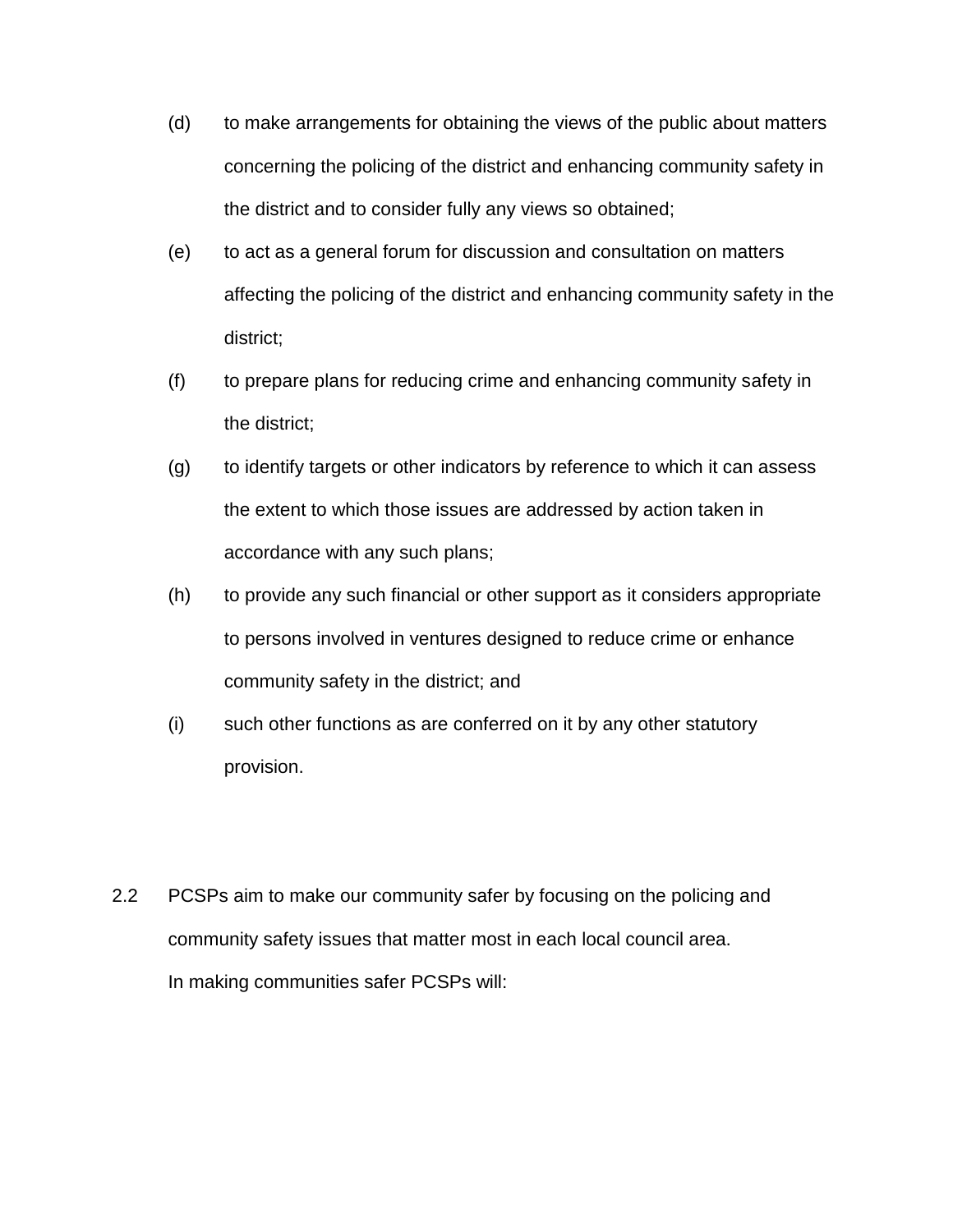- consult and engage with the local community on the issues of concern in relation to policing and community safety. The Policing Committee has a responsibility to provide views to the relevant District Commander and the Policing Board on policing matters
- identify and prioritise the particular issues of concern and prepare plans for how these can be tackled
- monitor a Policing Committee comprising the political and independent members will monitor the performance of the police and work to gain the cooperation of the public with the police in preventing crime
- deliver a reduction in crime and enhance community safety in their district, directly through their own actions, through the work of their delivery groups or through support for the work of others

#### **3. PUBLIC LIFE POSITIONS**

- 3.1 Mid Ulster PCSP has been designated as a 'public' authority' under provisions contained in the Commission for Complaints (Northern Ireland) Order 1996 as amended by the Police (Northern Ireland) Act 2000 and have public duties and responsibilities as set out in Section 16 of the Police (Northern Ireland) Act 2000.
- 3.2 Mid Ulster PCSP has no responsibility over public life positions. The appointment of elected members to the PCSP is the responsibility of Mid Ulster District Council by virtue of the Police (NI) Act 2000 (as amended). The appointment of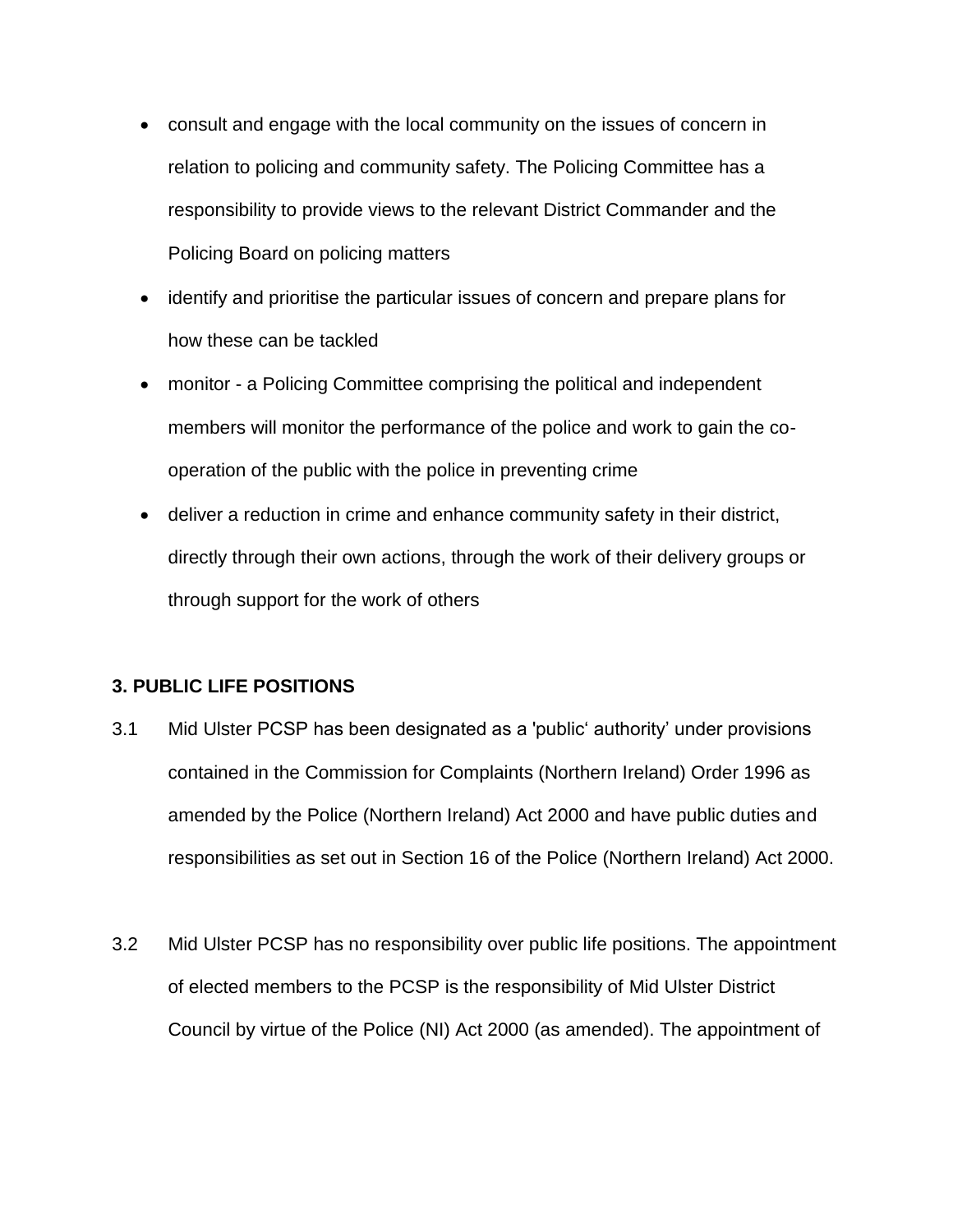independent members to the PCSP is the responsibility of the Northern Ireland Policing Board by virtue of the Police (NI) Act 2000 (as amended).

#### **4. COMMITMENT TO THE IMPLEMENTATION OF THE DISABILITY ACTION PLAN**

- 4.1 Mid Ulster PCSP is committed to implementing effectively the disability duties and this disability action plan. We will allocate all necessary resources (in terms of people, time and money) in order to effectively implement this plan and where appropriate, build objectives and targets relating to the disability duties into corporate and annual operating plan.
- 4.2 We will also put appropriate internal arrangements in place to ensure that the disability duties are complied with and this disability action plan is effectively implemented.
- 4.3 We will ensure the effective communication of the plan to employees and provide all necessary training and guidance for employees and Members on the disability duties and the implementation of the plan.
- 4.4 Mid Ulster PCSP confirms its commitment to submitting an annual report detailing specific actions to the Equality Commission on the implementation of this plan as well as carrying out a five yearly review of this plan.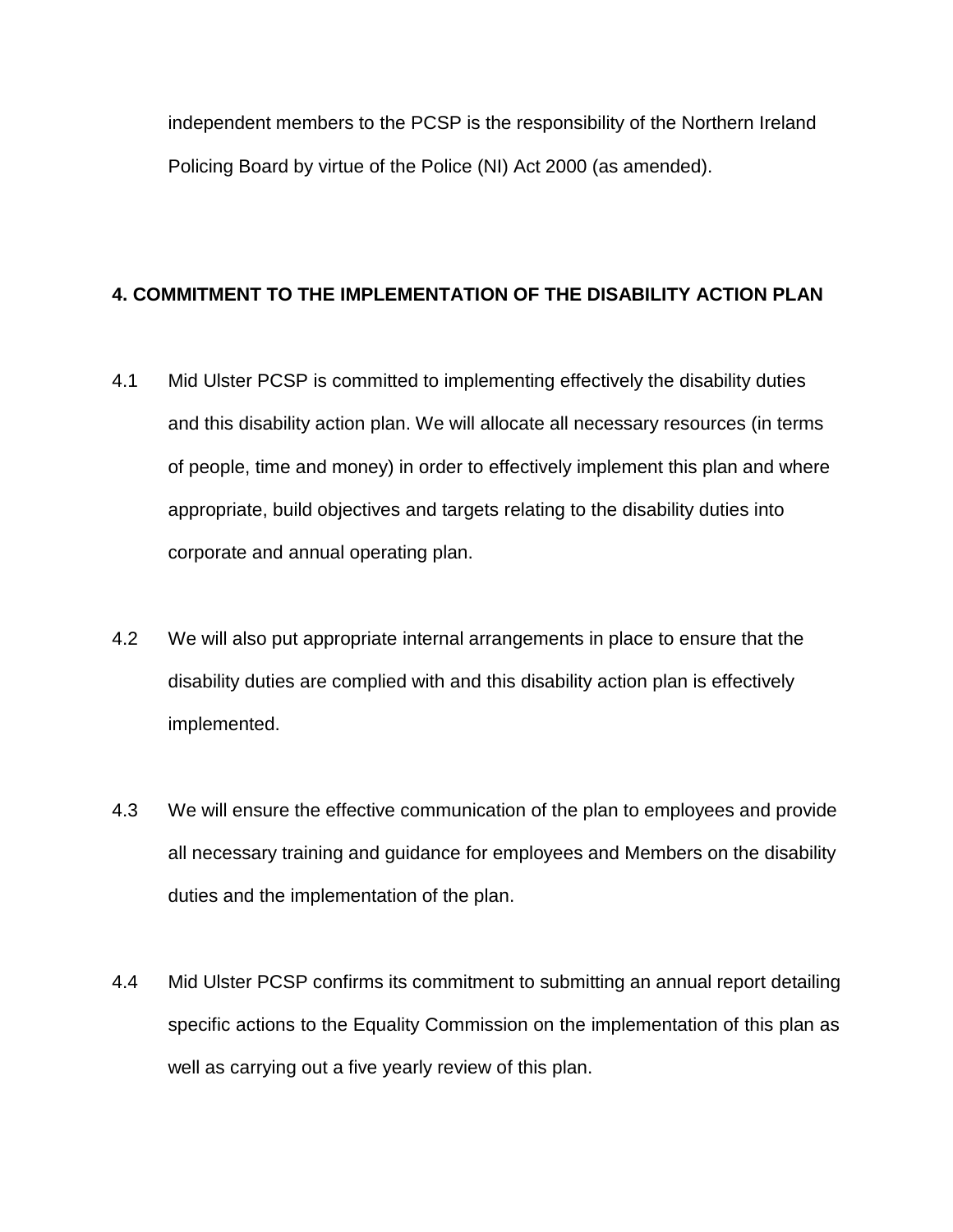A copy of this plan, our annual progress to the Equality Commission and our five year review of this plan will be made available on the Council website at www.midulstercouncil.org

- 4.5 Mid Ulster PCSP is also committed to consulting with disabled people when implementing and reviewing its plan.
- 4.6 Responsibility for implementing, reviewing and evaluating this Disability Action Plan and the point of contact within the Mid Ulster PCSP will be: -

Name: Michael McCrory Title: PCSP Manager Telephone: 03000 132 132 Email: pcsp@midulstercouncil.org

If you require this plan in an alternative format (such as in large print, in Braille, on audio cassette, easy read or on computer disc) and/or language, (if English is not your first language), please contact the above person to discuss your requirements.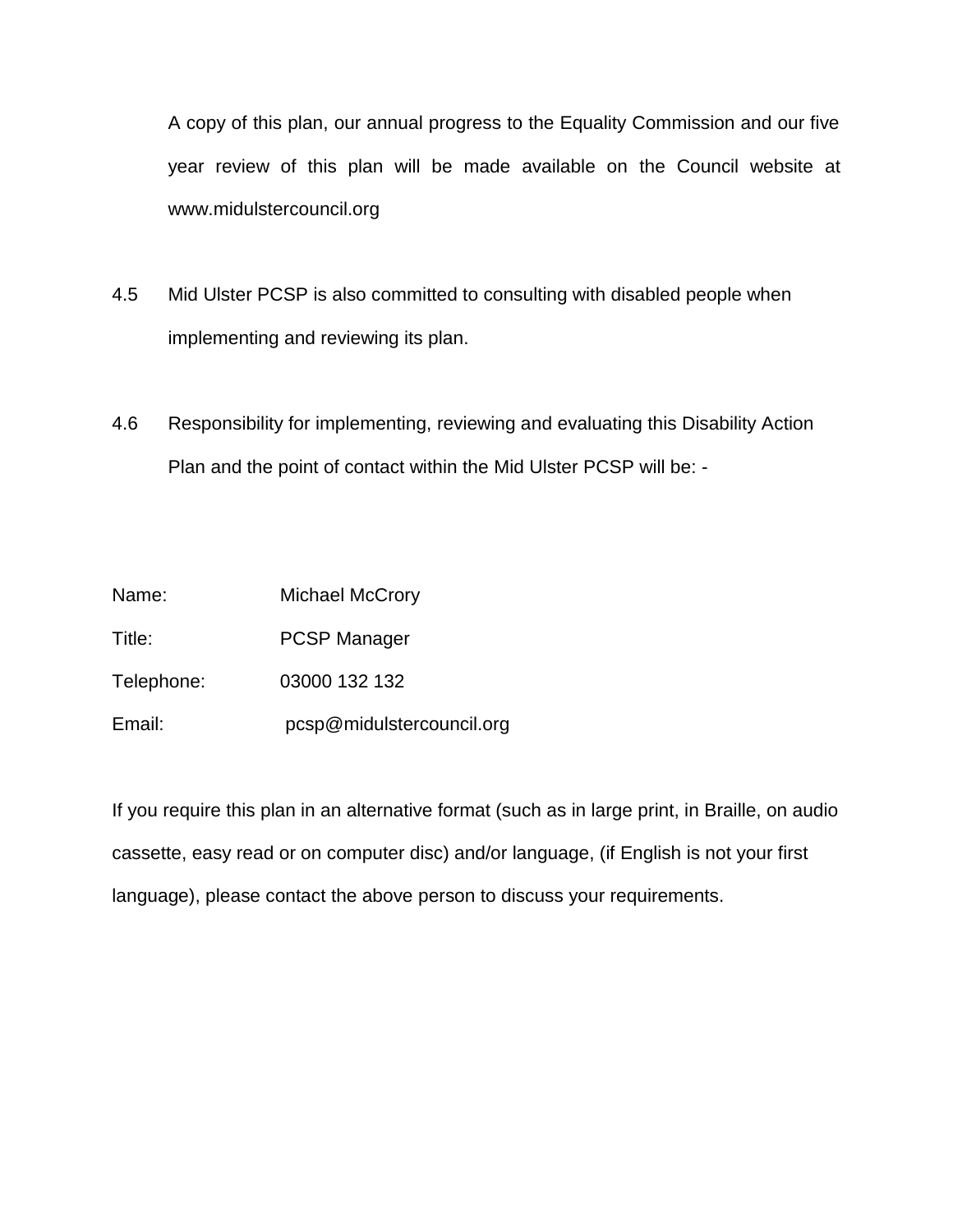#### 5. Previous Measures

5.1 Outlined below are the key measures which Mid Ulster PCSP has already taken to promote positive attitudes towards disabled people and encourage the participation of disabled people in public life.

- o Mid Ulster PCSP has taken positive steps to ensure access is available, both in terms of physical access to buildings and to the Mid Ulster Policing & Community Safety Office, as well as having access to appropriate information in a format that is suitable to meet individuals' needs.
- o All meetings of the PCSP are held in venues with disability access.
- o The information on Mid Ulster PCSP's webpage is regularly reviewed and updated to ensure that it is relevant and timely in relation to all Mid Ulster PCSP events, facilities and services.
- o Mid Ulster PCSP promotes the development of Neighbourhood Watch Schemes across the District
- o All Mid Ulster PCSP policies are screened to ensure they comply with Section 75 of The Northern Ireland Act, 1998. As those with a disability and those without a disability are a dimension within the 9 categories, all Mid Ulster PCSP policies are scrutinised to ensure any adverse impact identified in relation to this group is removed. This practice will continue and where adverse impact, or potential adverse impact is identified, then appropriate corrective action will continue to be taken.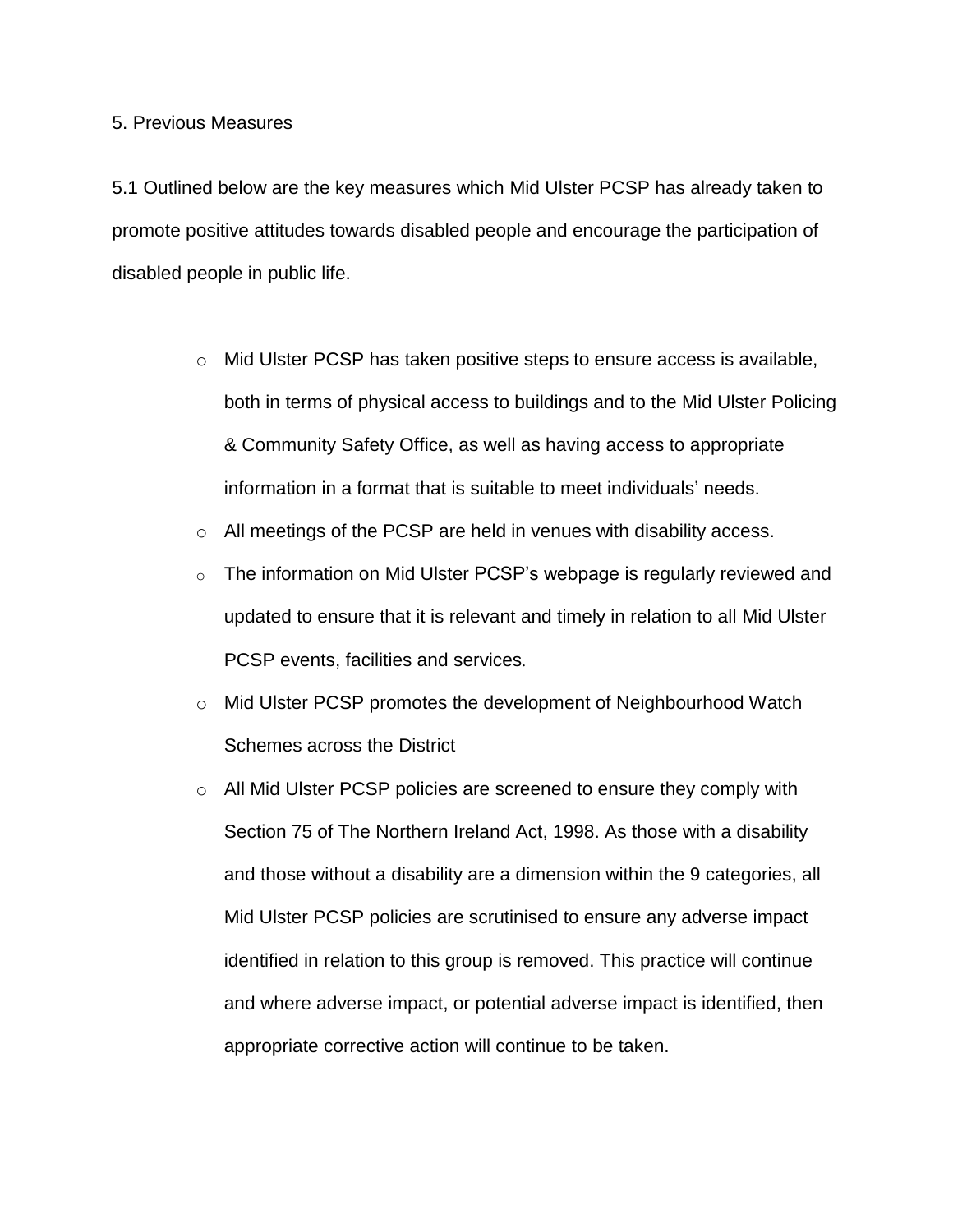- o Mid Ulster PCSP has consulted with a wide number of groups on issues such as policies and equality scheme requirements.
- o It is Mid Ulster PCSP policy to provide employment equality to all existing and potential employees, irrespective of disability (Mid Ulster District Council being the employing body). All employees and applicants for employment (actual or potential), are treated fairly and selection for employment and promotion will be on the basis of aptitude and ability. Mid Ulster PCSP is fully supportive of the duty to make reasonable adjustments in relation to a disabled person at selection and whilst in employment.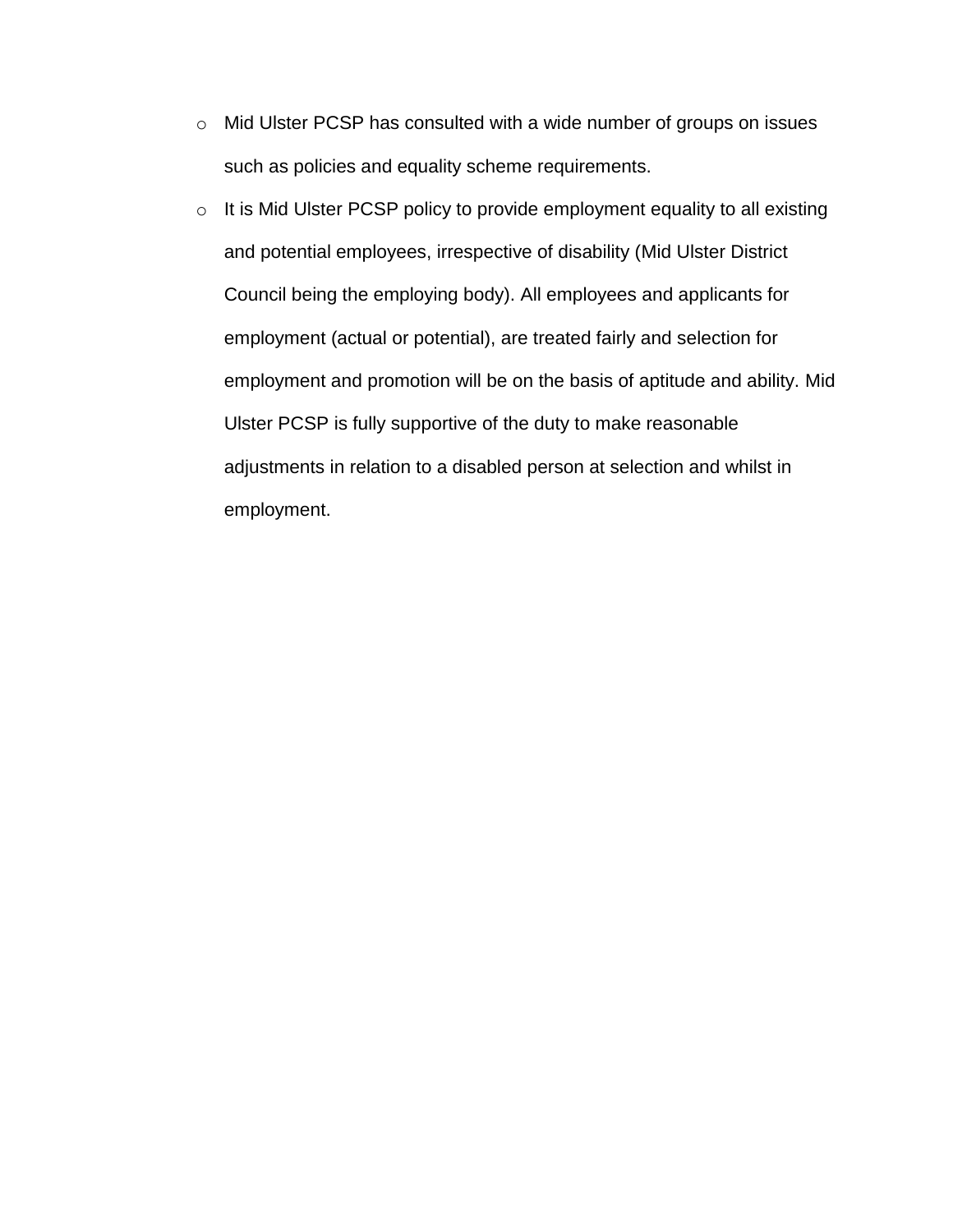## **ACTION MEASURES**

The measures which the PCSP intends to take in order to implement the disability duties include:

| <b>ACTION MEASURE</b>                                                                                             | <b>OUTCOME</b>                                                                                                                                                             | <b>RESPONSIBILITY</b>                     | <b>TIMESCALE</b> |
|-------------------------------------------------------------------------------------------------------------------|----------------------------------------------------------------------------------------------------------------------------------------------------------------------------|-------------------------------------------|------------------|
| <b>Organisational Commitment &amp; Leadership</b>                                                                 |                                                                                                                                                                            |                                           |                  |
| Publish and promote the Disability Action<br>Plan                                                                 | Full dissemination of the PCSP's<br>commitment to the disability<br>duties                                                                                                 | <b>PCSP Manager</b>                       | Jan 2017         |
| Review and report on progress made on the<br>Plan on an annual basis                                              | Demonstrate that the outcomes<br>set out in the plan<br>Annual Progress report submitted<br>to the Equality Commission and<br>published through a wide variety<br>of media | <b>PCSP Manager</b>                       | Ongoing          |
| Provide training on disability awareness to<br>employees and members                                              | Increases awareness of disability<br><b>issues</b><br>Promotion of positive attitudes<br>towards disabled people                                                           | NI Policing Board/<br><b>PCSP Manager</b> | Ongoing          |
| Inclusion of an additional question as part of<br>the S75 screening pro-forma to reflect the<br>disability duties | Production and use of new S75<br>screening pro-forma                                                                                                                       | <b>PCSP Manager</b>                       | Ongoing          |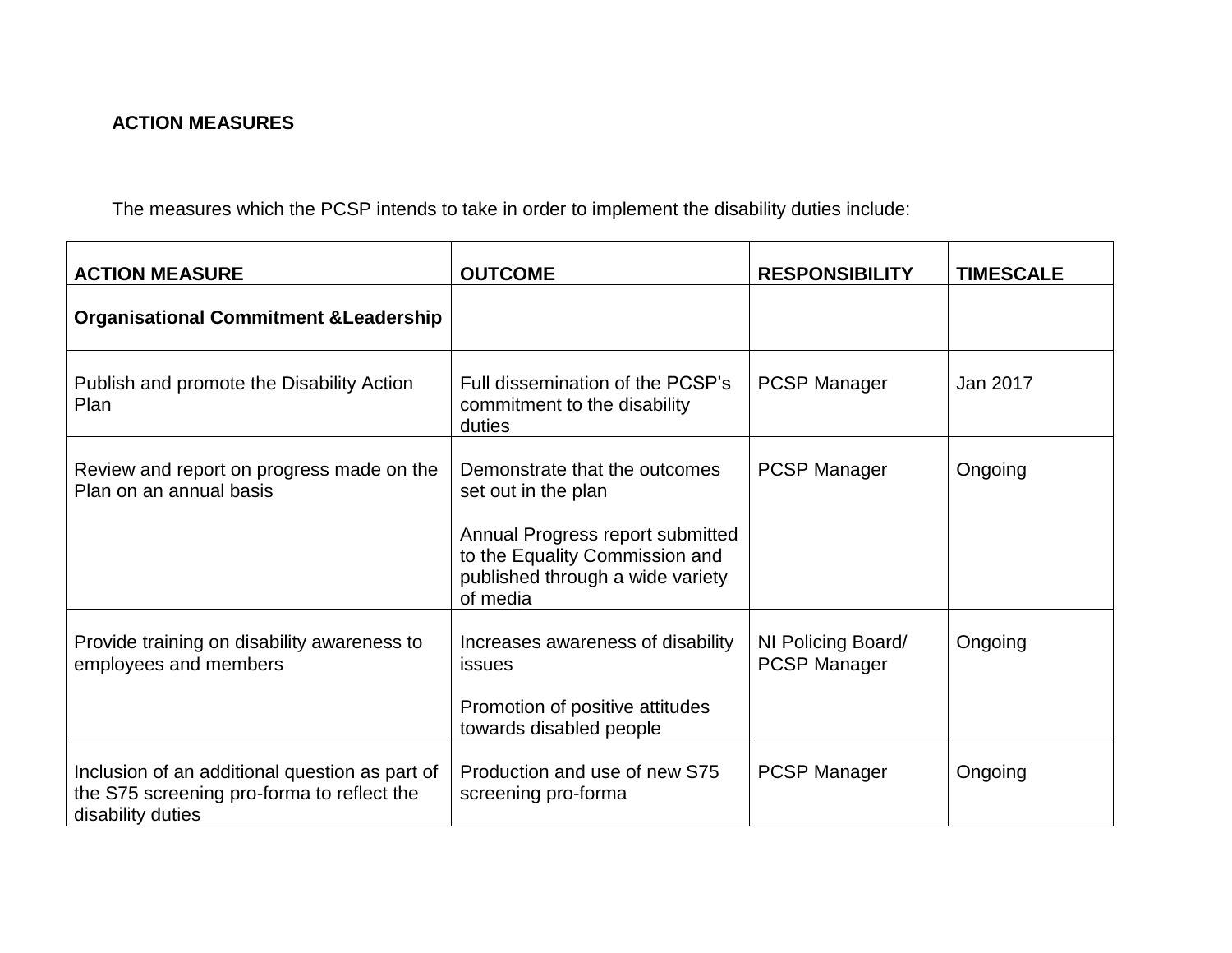| <b>ACTION MEASURE</b>                                                                                        | <b>OUTCOME</b>                                                                                        | <b>RESPONSIBILITY</b>                                                                | <b>TIMESCALE</b> |  |  |  |
|--------------------------------------------------------------------------------------------------------------|-------------------------------------------------------------------------------------------------------|--------------------------------------------------------------------------------------|------------------|--|--|--|
| Provide advice to members and employees<br>on reasonable adjustments                                         | Promotion of positive attitudes to<br>disabled people and encouraging<br>participation                | <b>Mid Ulster District</b><br>Council Health &<br>Safety/Equality<br><b>Officers</b> | Ongoing          |  |  |  |
| <b>Access to Public Life</b>                                                                                 |                                                                                                       |                                                                                      |                  |  |  |  |
| Promote opportunities for people with<br>disabilities to participate in civic life                           | People with disabilities being<br>seen as contributing to society<br>and participating in public life | <b>NIPB</b>                                                                          | Ongoing          |  |  |  |
| <b>Encouraging Participation</b>                                                                             |                                                                                                       |                                                                                      |                  |  |  |  |
| Review public access to meetings and audit<br>physical access on a continuous basis                          | Commitment to continuous<br>improvement and encouragement<br>of participation                         | <b>PCSP Manager</b>                                                                  | Ongoing          |  |  |  |
| Ensure there are opportunities for people<br>with disabilities to participate in PCSP<br>events and meetings | Improved access to PCSP<br>services                                                                   | <b>PCSP Manager</b>                                                                  | Ongoing          |  |  |  |
| <b>Communication &amp; Engagement</b>                                                                        |                                                                                                       |                                                                                      |                  |  |  |  |
| Host events to encourage positive<br>interaction between people with disabilities<br>and those without       | Promotion of positive attitudes to<br>disabled people<br>Greater participation                        | <b>PCSP Manager</b>                                                                  | Ongoing          |  |  |  |
|                                                                                                              |                                                                                                       |                                                                                      |                  |  |  |  |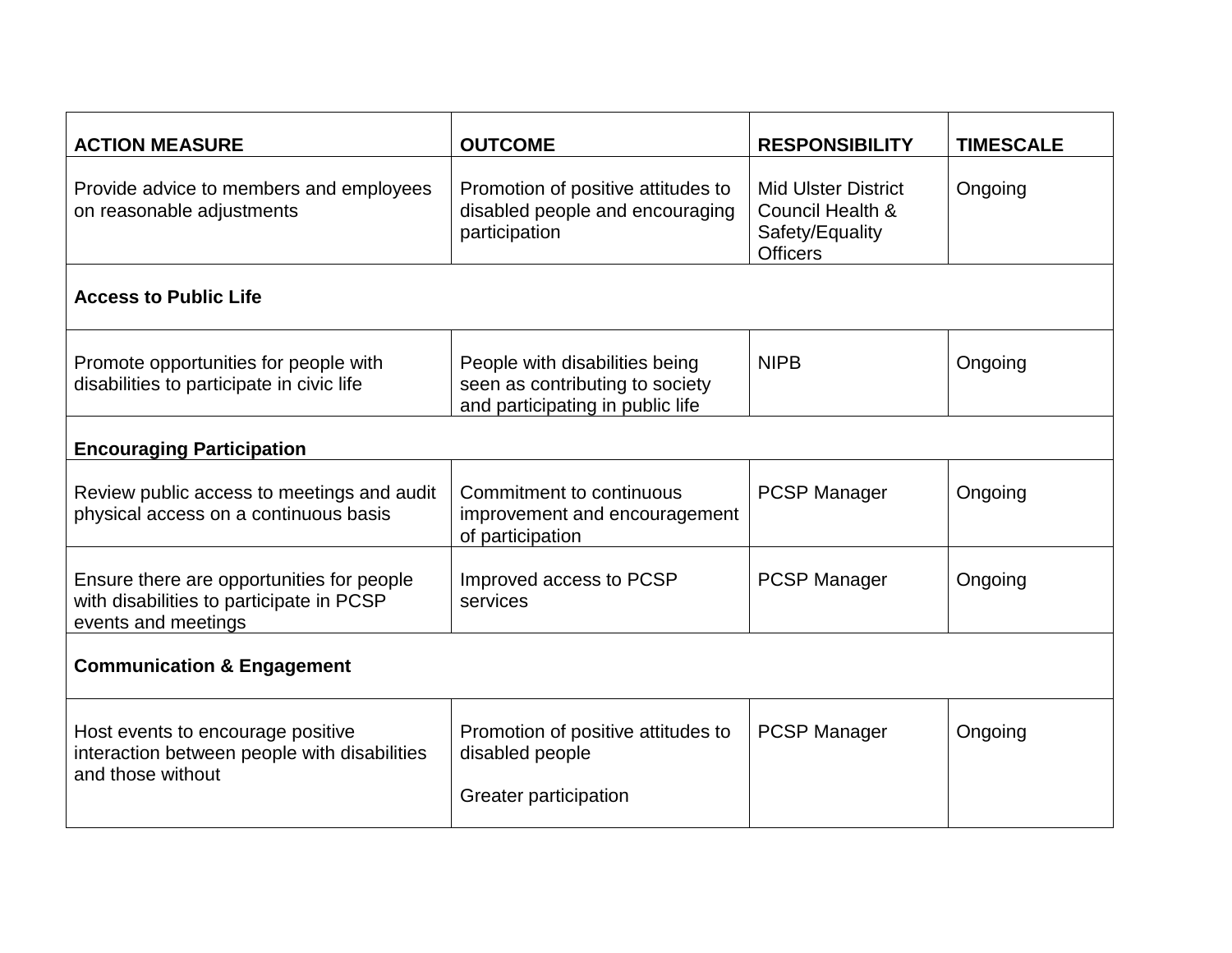| <b>ACTION MEASURE</b>                                                                                                                      | <b>OUTCOME</b>                                                       | <b>RESPONSIBILITY</b> | <b>TIMESCALE</b> |
|--------------------------------------------------------------------------------------------------------------------------------------------|----------------------------------------------------------------------|-----------------------|------------------|
| Continue to improve accessibility and<br>usability of the PCSP website for disabled<br>people                                              | Improved accessibility and<br>participation                          | <b>PCSP Manager</b>   | Ongoing          |
| Include requirements of disabled people in<br>promotional material for meetings and<br>events                                              | Encouragement of participation in<br><b>PCSP</b> activities          | <b>PCSP Manager</b>   | Ongoing          |
| Audit and review internal/external<br>communication practices to ensure<br>information is accessible                                       | Improved access to information in<br>a range of formats              | <b>PCSP Manager</b>   | Ongoing          |
| Advertising of services/events to include<br>positive images of disabled people and non-<br>disabled people                                | Promotion of positive attitudes to<br>disabled people                | <b>PCSP Manager</b>   | Ongoing          |
| Seek ongoing feedback from employees<br>and service users through regular surveys<br>and working groups                                    | Improved service delivery                                            | <b>PCSP Manager</b>   | Ongoing          |
| Improve engagement and consultation with<br>S75 equality groups                                                                            | Greater participation from S75<br>groups in PCSP activities          | <b>PCSP Manager</b>   | Ongoing          |
| Ensure as far as possible that information<br>issued by the PCSP is written in Plain<br>English including presentations to local<br>groups | Access to information for all,<br>including people with disabilities | <b>PCSP Manager</b>   | Ongoing          |